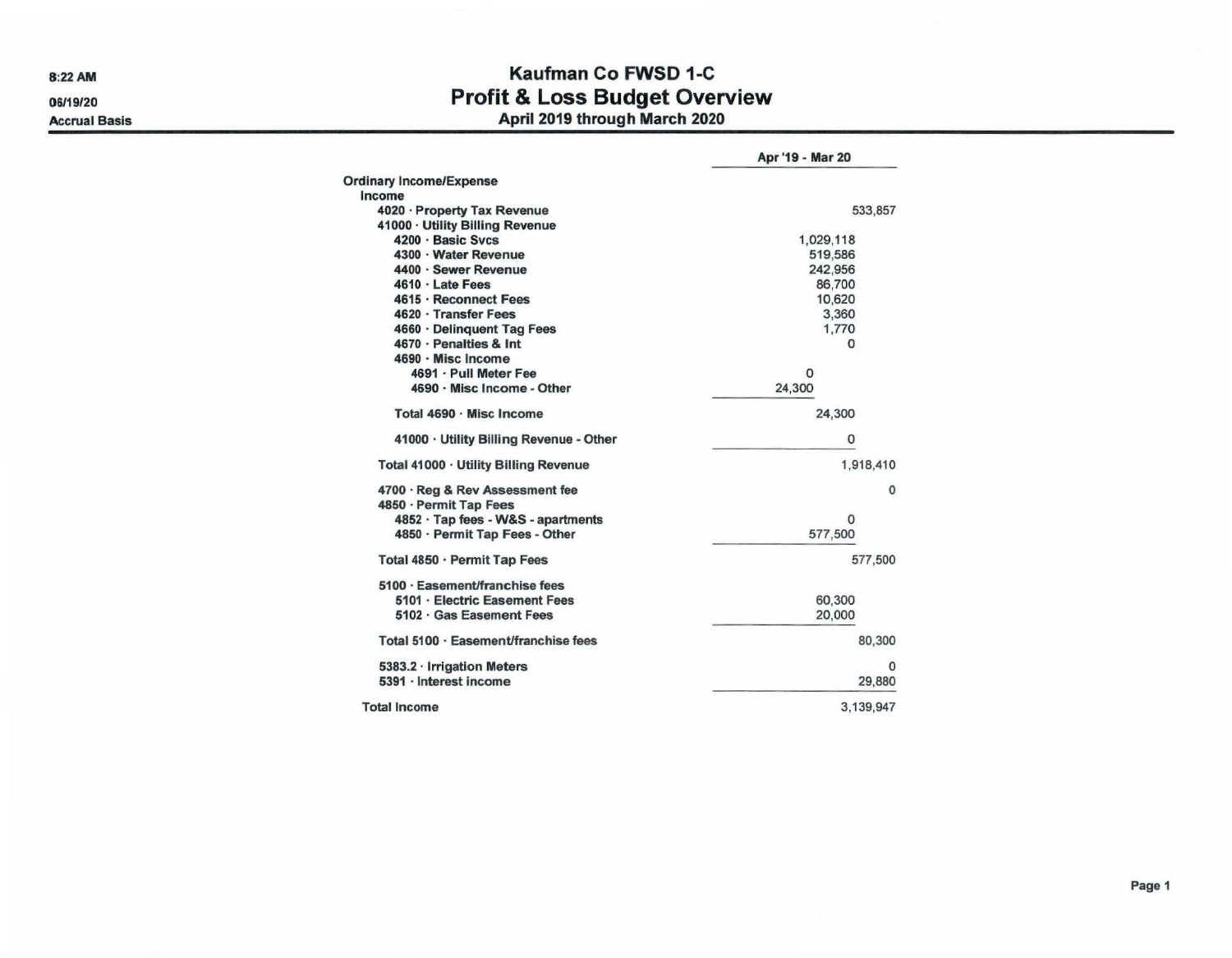8:22AM

06/19/20

Accrual Basis

## Kaufman Co FWSD 1-C Profit & Loss Budget Overview April 2019 through March 2020

|                                         | Apr '19 - Mar 20 |
|-----------------------------------------|------------------|
| <b>Expense</b>                          |                  |
| 6110 · Water Operator's Expense         | 125,040          |
| 6135 · Water & Sewer Repairs & Maint    | 143,460          |
| 6250 · K 1-A - Jt Util Facilities       | 1,367,816        |
| 6302 · Labratory Testing Exp            | 0                |
| 6385 · Disconnect Tags                  | 4,560            |
| 6500 · Trash Expense                    | 239,528          |
| 6700 · Police Service                   | 278,153          |
| 6852 · Permit Tap Fee Exp               | 92,400           |
| 6855 · TCEQ Assessment Expense          | 0                |
| 7001 · Accounting                       | 33,240           |
| 7070 · Auditing                         | 16,000           |
| 7100 · Bank Charges                     | 1.890            |
| 7190 · Delivery/Courier Services        | 210              |
| 7200 · Directors' Fees & Expenses       |                  |
| 7201 · Director Fees                    | 9,150            |
| 7210 · Directors' mileage               | 1,018            |
| 7220 · Payroll Taxes                    | 700              |
| Total 7200 · Directors' Fees & Expenses | 10,868           |
| 7275 · Election Expenses                | 0                |
| 7300 · Engineering                      | 160,000          |
| 7460 · Insurance                        | 4.391            |
| 7500 · Legal                            | 94,800           |
| 7502 · Legal - cont disclosure          | 0                |
| 7520 · Meeting exp                      | 840              |
| 7600 · Office Supplies                  | 90               |
| 7620 · Email Administration             | $\Omega$         |
| 7640 · Professional Development         | 7.500            |
| 7650 · Publishing - legal notices, etc. | 142              |
| 7700 · Repairs & Maint.                 | 0                |
| 7730 · Rep & Maint - Utility            | 0                |
| 7740 · Rep & Maint - Roads              | $\mathbf{0}$     |
| <b>Total Expense</b>                    | 2,580,928        |
| <b>Net Ordinary Income</b>              | 559,019          |